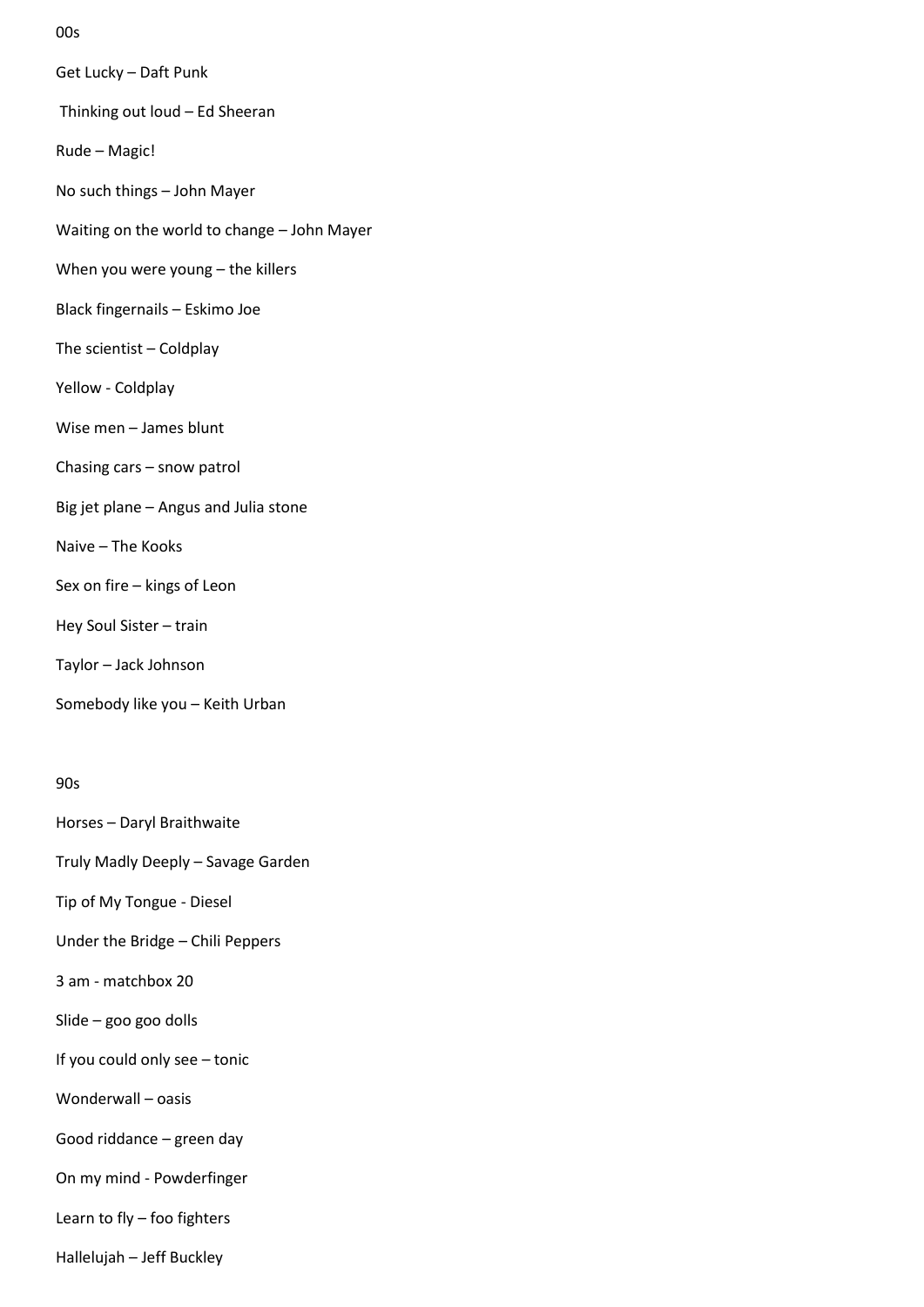80s

- Faith George Michael
- Psycho Killer Talking Heads
- Fall at your feet crowded house
- Boys don't cry The Cure
- Love Song The Cure
- Message in a bottle The Police
- Mad world tears for fears
- Never tear us apart INXS
- New Sensation INXS
- Living on a prayer bon jovi
- All I want is you u2
- Free Fallin Tom Petty
- Great Southern Land Icehouse
- Reckless Australian Crawl
- Beds are Burning Midnight Oil
- Land Down under Men at Work
- Throw your arms around me Hunters and Collectors
- Khe Sanh Cold Chisel
- Purple Rain Prince
- Kiss Prince
- Billie Jean Michael Jackson
- Red Right Hand nick Cave and the bad Seeds

## 70s

- Superstition Stevie Wonder
- Star Man Bowie
- Man who sold the world Bowie
- Heroes Bowie
- Suffragette City Bowie
- Space Oddity Bowie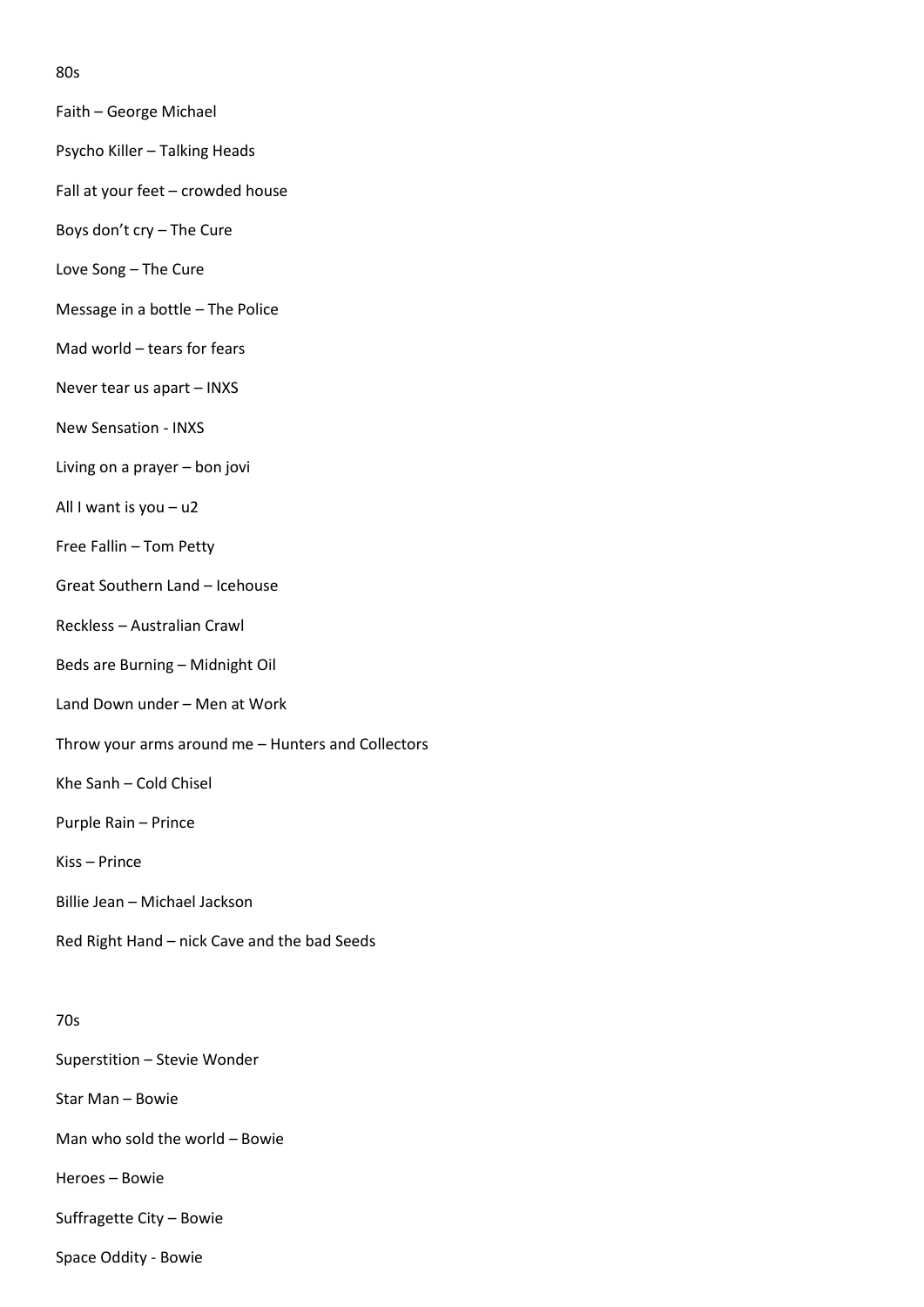Tiny Dancer – Elton John Rocket man – Elton John Bennie and the Jets – Elton John Layla – Eric Clapton Heart of gold – Neil young Wish You Were Here – Pink Floyd Have you ever seen the rain? - Credence Clearwater Revival Ain't no sunshine – Bill Withers Shake shake shake  $-$  KC and the sunshine band That's the way I like it – KC and the sunshine Band Get Down Tonight – KC and the Sunshine Band Le Freak – Chic Good Times - Chic

## 60s

Hound Dog - Elvis Blackbird – The Beatles Help from my friends – The Beatles I saw Her Standing There – The Beatles Help – The Beatles Get Back – The Beatles She loves you – The Beatles Come Together – The Beatles Across the universe – The Beatles Strawberry Fields – The Beatles Let it be – The Beatles Lucy in the sky with Diamonds – The Beatles I am the Walrus – The Beatles Light My Fire – The Doors All along the watch tower – Hendrix Hey Joe – Hendrix

Little Wing – Hendrix